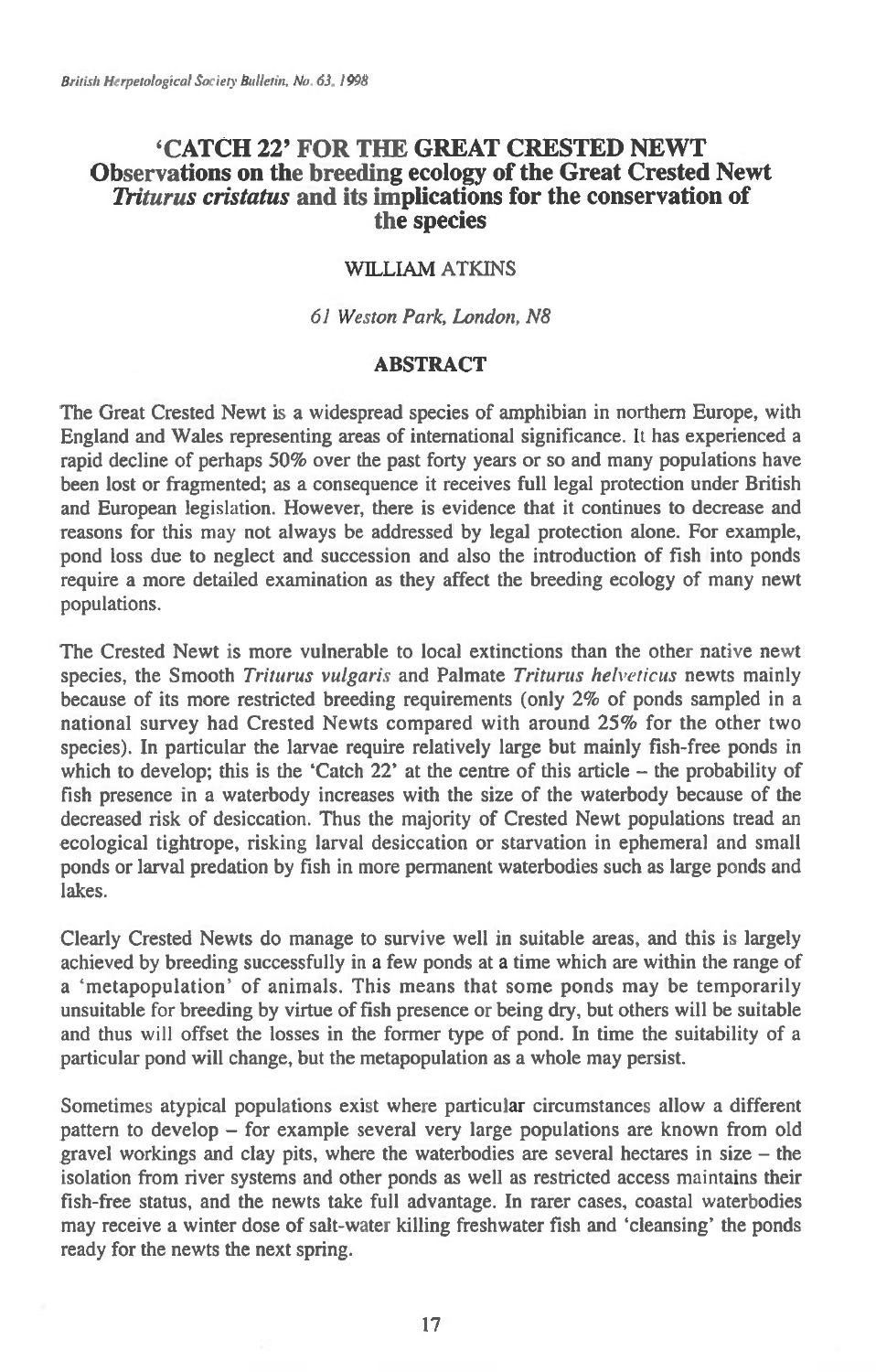

Plate 1: View of the widest arm of the castle moat, home to thousands of Crested Newts (see text for details).



Plate 2: A typical male Crested Newt from the 'large' size cohort found in the moat in 1993.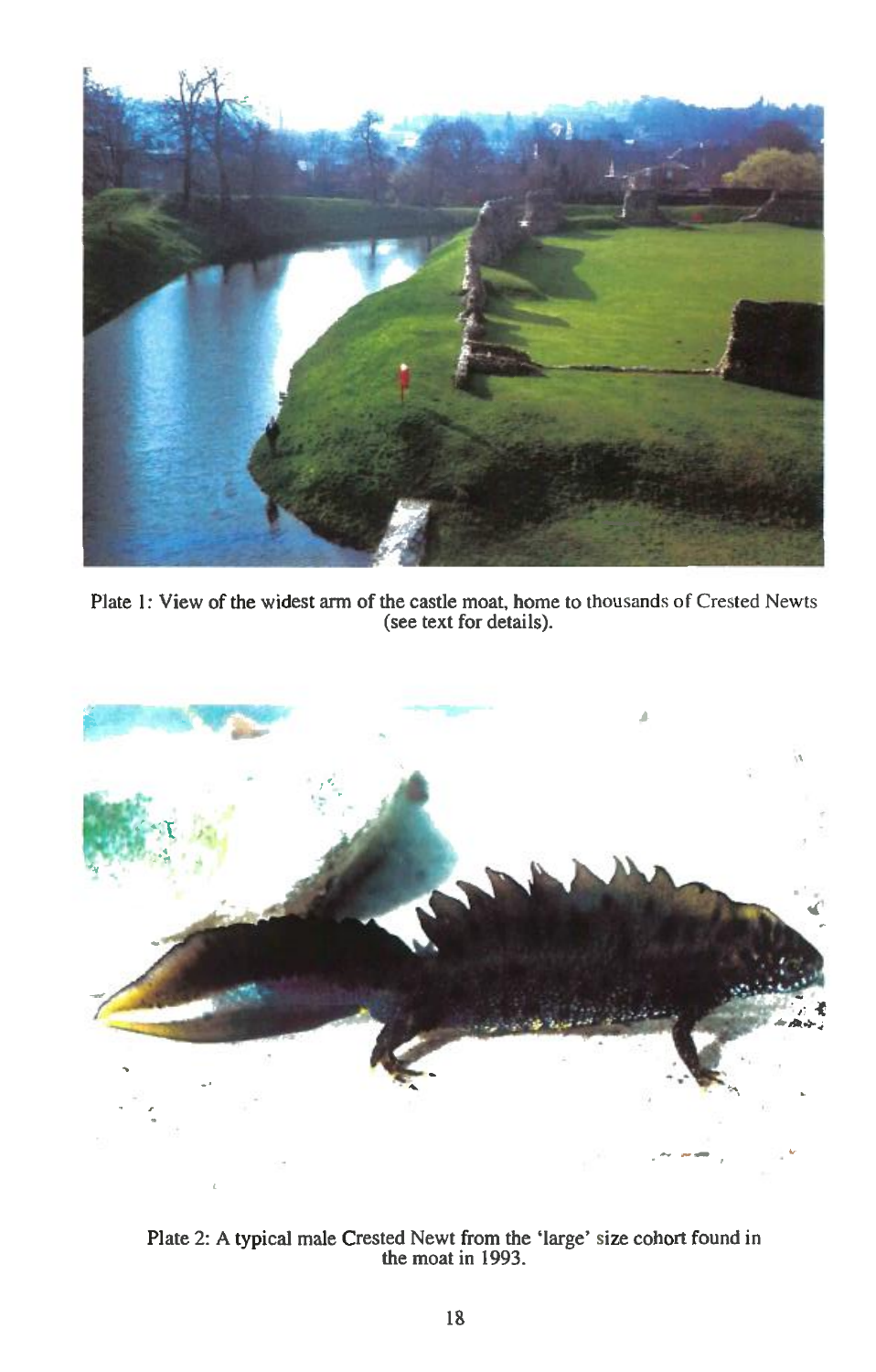**The final possible breeding population is one which relies on a single waterbody which dessicates often enough to maintain fish-free status but not so often that the newt population itself becomes extinct. Clearly the chances of finding a very large single waterbody Crested Newt population are low and such a situation could be worthy of designation as a SSSI (Site of Special Scientific Interest). The article finishes with a summary of ten years of observations on just such a single waterbody population which was estimated to contain between two and three thousand adult newts in the mid 1990's by several professional herpetologists; the newts breed in an ephemeral castle moat in southern England, where the nearest known ponds are roughly a kilometre from this. Only two years out of the previous ten have allowed successful metamorphosis before the water has disappeared and whether the current situation will permit the continued viability of the population is considered as well as recommendations for the conservation of the moated newts and the species in general.** 

### **INTRODUCTION**

**Long term data on the population dynamics of amphibians are scarce but urgently required in order to explain observed declines in many species as either genuine negative trends or simply part of the natural fluctuations characteristic of many amphibian species. At first glance, the Crested Newt would seem to be well buffered against short or medium term problems with its aquatic habitat, adults having a lifespan which can be measured at least up to a decade in some cases in the wild and with the potential to breed annually and for each female to lay several hundred eggs.** 

**However the breeding niche used by the species is often much more narrow than for all native amphibians with the exception of the much rarer** (in **Britain) Natterjack Toad** *Bufo calamita.* **This is largely a reflection of the larger size of the newt when compared with the Smooth and Palmate newts. There are important consequences for the choice of suitable waterbodies for breeding; first, the larvae of the newts are larger than the other species — at up to 8cm they can be larger than some adult Smooth and Palmate newts. In turn this means that they require more food to complete their development successfully than the larvae of the smaller species and also** *that* **they require longer to develop as larvae before metamorphosing and thus becoming independent of the water. This means that a waterbody must have a higher carrying capacity for Crested Newt larvae and a greater degree of permanence (typically water should be present until September as a minimum to allow moderate success) than for smaller newt species. The National Amphibian Survey (Swan and Oldham, 1992) showed the typical area of a Crested Newt pond to be in the range of 500-750 square metres. This size may be described as 'large pond or farm pond' on the one hand or 'lake' on the other.** 

**Some smaller and very common freshwater niches are thus rendered immediately unsuited to Crested Newts for successful breeding - these include various ditches, natural ephemeral ponds, flood marshes and of importance in the context of modern amphibian conservation, the phenomenon of the artificial garden pond.** 

**Garden ponds are known to have offset the increased rarity of Smooth Newts and Common Frogs** *Rana temporaria* **and to a lesser extent Common Toads** *Bufo bufo* **and Palmate Newts in rural areas (see for example Beebee, 1996), but this effect has rarely occurred with Crested Newts. In cases where Crested Newts are found in garden ponds, they are atypical in that they may be close to a natural population and thus harbouring outlier animals, they may** *be* **'fanned' especially for newts by enthusiasts (often doomed when the owners move house) or they may be large 'Victorian' type ponds in country houses or enclosed 'wild' ponds etc. My own experiments in garden pond Crested Newt**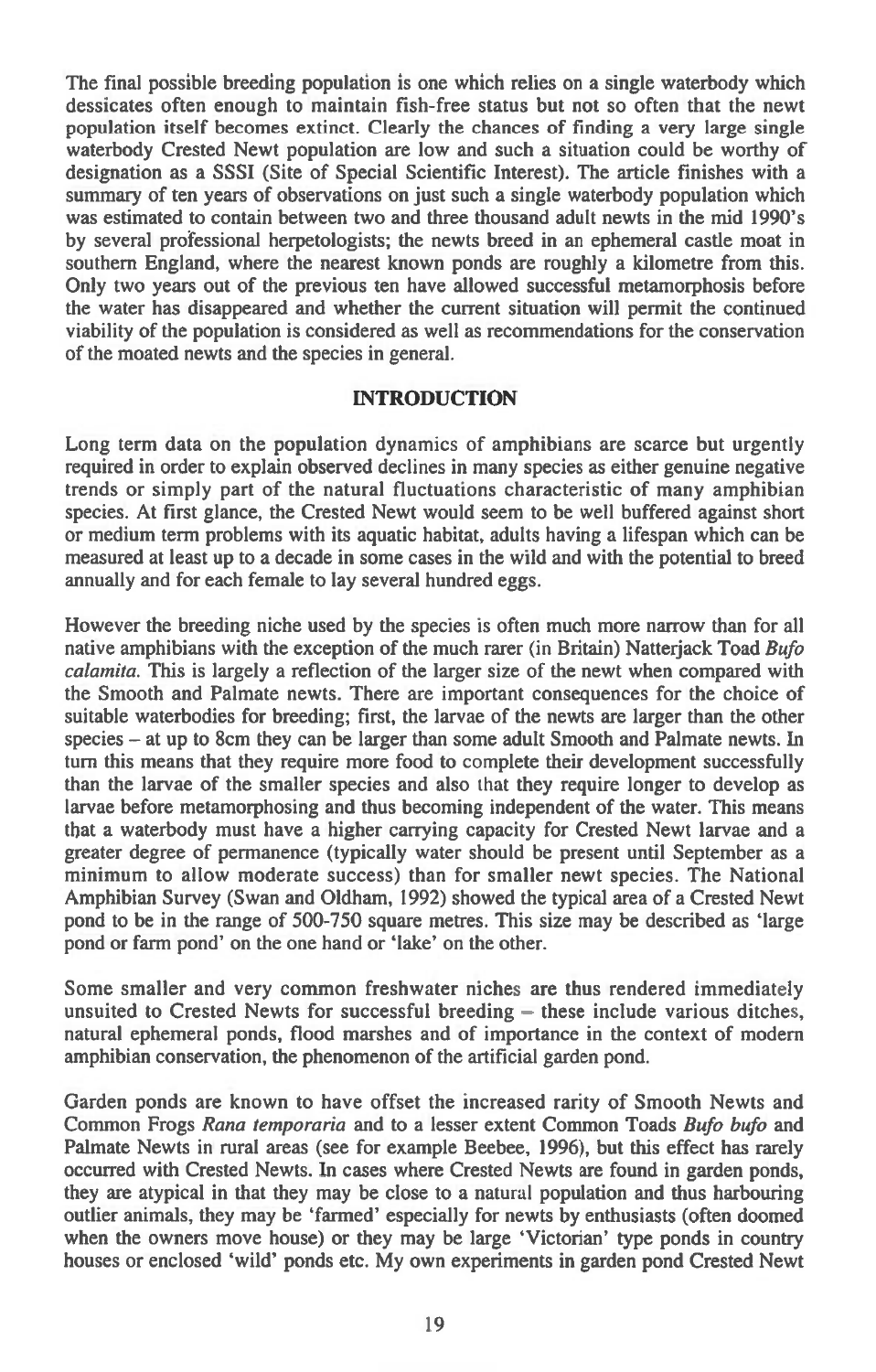culture over the past fifteen years have shown the short term success and long term failure of Crested Newts in suburban ponds, and it is worth examining these semi-natural ecological 'manipulation' type experiments briefly to draw some general conclusions about the breeding biology of the animals.

I began with a pond whose total area was 4 square metres, and about 0.5 to 1 m deep. This tiny pond had its goldfish removed and a couple of pairs of Crested Newts were added under licence in 1984. Within a few years I could observe about 50 adults crammed into the pond managing somehow to maintain breeding condition for several months before leaving the water for the summer. Virtually no larvae survived to metamorphosis in the pond itself, being rapidly converted back to adult newt tissue by their cannibalistic parents. The vastly inflated number of adults was the result of some over-zealous rearing of larvae in aquarium tanks, which were themselves voracious feeders on *Daphnia. Tubifex* and other bought live-foods. Once they had metamorphosed, the newtlets were released into the typical suburban garden and my records show on average over a ten year period a metamorph to adult survivorship of 20%, a high figure. The adult annual survivorship was roughly 70%, and taken together they clearly show that the terrestrial component of a suburban or garden environment is admirably suited to the supporting of Crested Newts. The problem, as mentioned already, is the aquatic element of their habitat.

Clearly it is unreasonable to claim that Crested Newts cannot survive in small ponds through adult cannibalism of larvae when the number of adults was inflated artificially in the first place by rearing larvae in tanks (although it does suggest that crowding, aggression, territoriality, competition for food etc. between adults is not the major determining factor which limits the lower pond size for Crested Newts). The question still remained whether a small but stable population could persist in a garden pond without `farming' ie. adding extra food for the larvae and a second experiment was required.

On moving to a new house, I constructed a larger pond measuring 5m by 3m mainly for Crested Newts. I allowed the population to develop without tank-rearing of larvae, but in the first year I added extra food for the larvae in the pond and about 60 metamorphs were produced. The following year, with the same number of adults present, I added no top-up food, and a handful of metamorphs resulted. Observations showed several larvae in poor condition in the pond overwintering, clearly thinner than 'normal' overwintering larvae and invertebrate food was scarce. All this suggests that even in those small ponds which may not dry out too early, that lack of sufficient larval food supply may determine the lower limit of ponds used successfully by Crested Newts.

In the 'wild' the smallest Crested Newt ponds of which I know are 30-40 sq m in area and often close to the other larger ponds which hold the species. One isolated pond has about a dozen adults breeding but until a few years ago was part of a system of ponds which have been fragmented by roads, housing developments and a new golf course. Since Crested Newts cannot use isolated small ponds effectively, it is worrying that the 1995 resurvey of all London Crested Newt ponds by the London Amphibian and Reptile Group for English Nature revealed not only a 42% decline in the number of waterbodies used for breeding by Crested Newts over the past fifteen years (ie. since statutory legal protection was introduced!) but also a contraction in range and that the number of populations in London relying on a single waterbody had risen from 30% to 70%. If problems of in-breeding recently raised for garden frog and isolated Natterjack populations are correct, then the London Crested Newts may face a more insidious genetic threat from isolation than simple dependence on a single pond for breeding, as well.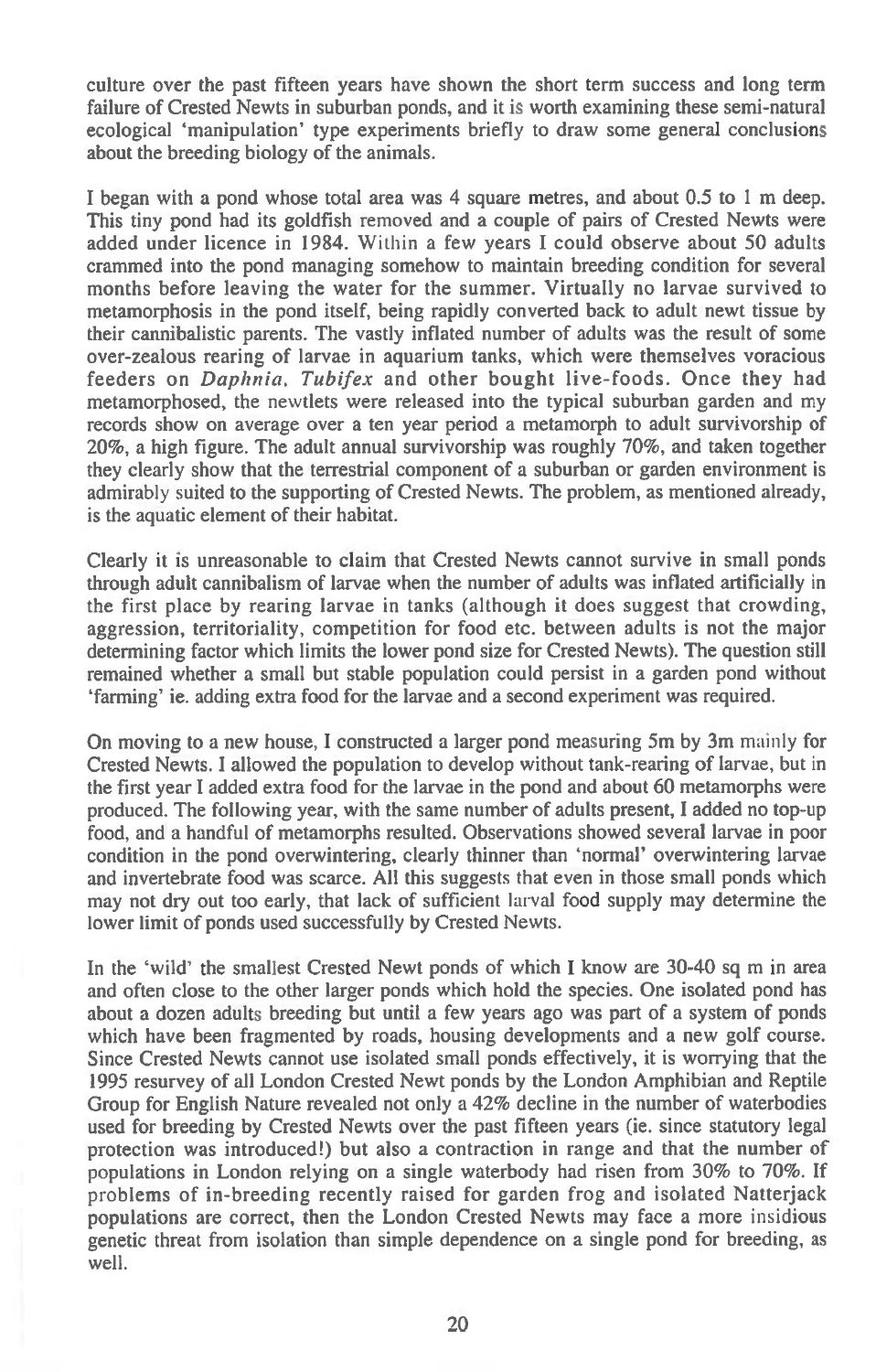Under normal circumstances, the inability of a species to exploit a small habitat type for reproduction would be expected to be offset through the larger size of the animal permitting survival and breeding in larger habitats. Adult Crested Newts are indeed large — and toxic enough — to avoid predation by most fish species, but the larvae are not. In addition, another element of the 'Catch 22' of their ecology comes into play: smaller newt species can coexist with fish species in large ponds and lakes. Although their larvae are palatable to many fish including the most harmful species, Sticklebacks *Gasterosteus spp.,* they and their larvae are cryptic and occupy the shallower parts of the lake and most vitally the larvae use aquatic vegetation, especially filamentous algae, to hide and forage in. Crested Newts larvae, requiring much more food, as we saw earlier, soon become nektonic (that is, swim in open water, very visibly) and are predated apparently with devastating efficiency by Sticklebacks and also other fish. Ironically, the Stickleback is a common type of fish which can occupy very small ponds through to large lakes, and its adaptability reduces the number of waterbodies available for the Crested Newt dramatically.

There is a range of evidence to suggest that fish presence is of great importance as a factor causing the extinction of Crested Newt populations or preventing their colonisation of areas in the first place; for example, the deliberate introduction of Sticklebacks into one of his garden ponds by Trevor Beebee resulted in the complete extinction as a breeding species from the pond of only Crested Newts although the other newt species persisted in reduced numbers. In the London Crested Newt resurvey, only 5% of ponds with Crested Newts contained fish whereas around 30% of ponds are estimated to contain fish on average (National Amphibian Survey). Additionally, the 5% of ponds with fish tended to have only a few largely herbivorous fish such as Cyprinid species and not Sticklebacks. Conversely, the same survey found a pond which had dried out only the year before, killing the Sticklebacks, had been colonised by several Crested Newts from a nearby pond, whilst they had not been seen when the pond contained Sticklebacks (this almost suggests that adult newts have some way of detecting fish presence and abandoning a pond once used for breeding, but I am not aware of any experimental work having been done on this). An account by McLee and Scaife (1992) records the rapid colonisation by Crested Newts of a pond in a nature reserve where piscicide was applied to eliminate Sticklebacks which were previously present, and the newts were not.

To summarise so far: Crested Newts will always be less common than the smaller native species because of their specific requirements for breeding habitat. Being a large species with particularly voracious larvae, they cannot use small ponds for breeding, since the larvae will not metamorphose in sufficient numbers to maintain a population. Additionally, small ponds are prone to mid-season desiccation leaving the larvae 'high and dry' since they need longer to reach the critical size at which they can metamorphose than the larvae of the smaller newts. On the other hand, the potential breeding niche of large waterbodies is rarely available to the species since lakes, reservoirs etc. usually contain fish. Because of their food requirements, the larvae of Crested Newts are nektonic, ie. they occupy open water and search for food in the water column. This makes them highly vulnerable to fish predation, and although the adult newts are toxic and rarely predated, the population cannot sustain itself because of fish predation. As a result of these upper and lower pond size-limiting factors, Crested Newts will be rarer than smaller newts, more vulnerable to developments and less able to offset losses in the countryside of farm ponds etc. by using smaller garden ponds, which usually provide all the wrong conditions for the larvae, ie. small waterbodies with scant invertebrate prey and plenty of fish! Populations of Crested Newts may rarely exist in large numbers where the above factors are not applicable; most often this will mean a series of ponds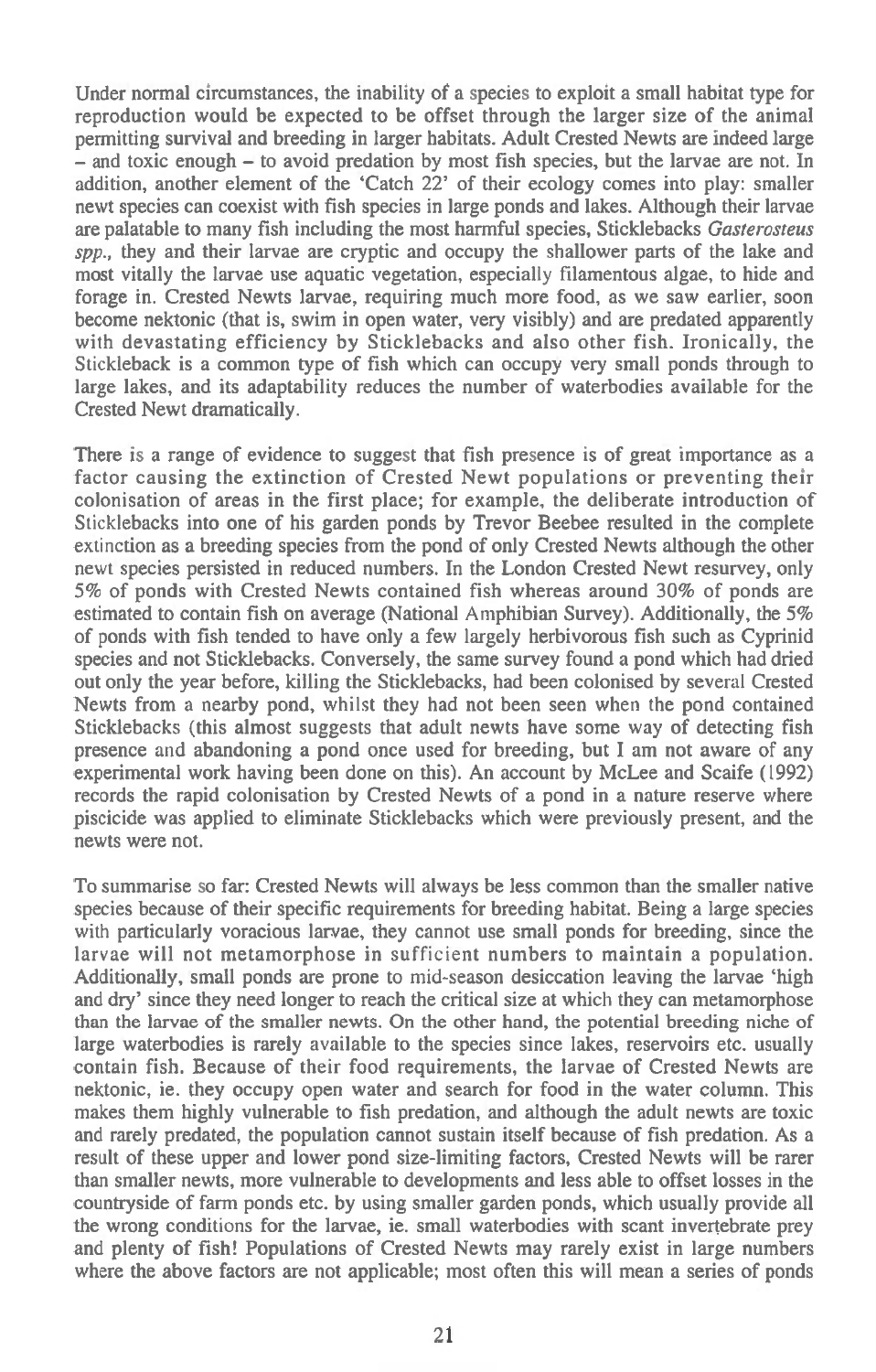which alternate in suitability as breeding sites as time goes on, but overall the `metapopulation' continues to exist because breeding is usually successful at least in a proportion of the ponds within its range. The implication is that a population of Crested Newts reduced to breeding in one or a few ponds will 'put its eggs in one basket' and be vulnerable to extinction if the pond silts up or is subject to a chance event such as fish introduction. Sadly, as stated earlier, for London Crested Newts this situation has become more the norm than fifteen years ago, with so many populations (70%) dependent on a single waterbody.

A second, much rarer situation in which Crested Newts might exist at unusually high densities could theoretically arise if a large body of water were available for breeding but without the danger of fish being present. This type of situation is rare because of the correlation of waterbody size, water permanence and therefore suitability for fish. One possibility might be a manmade waterbody located at a distance from rivers, other lakes etc; indeed there are several very large 'single-waterbody populations' of Crested Newts recorded from clay and chalk pits where this has occurred.

The final scenario is perhaps ecologically the most interesting. It is where a large shallow body of water occurs ephemerally in a site, holding water frequently and often enough to allow a large population of newts to build, whilst drying out at irregular intervals to prevent domination by fish. The rest of this article describes observations on the population dynamics at such a site, namely a castle moat in southern England.

### **THE MOAT POPULATION — A DESCRIPTION**

It would be easy to overlook the newt population at the moat entirely for much of the time; indeed it was two years after I first walked around the site that the animals — or rather their eggs — revealed themselves, because this was the first time for at least two years that the moat had held water. Suddenly the moat in April revealed apparently by `spontaneous generation' a wide variety of aquatic flora and attached to some of their leaves, the unmistakable large white-embryo eggs of Crested Newts.

A half hour torchlight count revealed 50 adults in just one corner of the moat, which now had several thousand square metres area of water in it. By late July the moat was dry and thousands of dead well-grown larvae were littering the moat bed. This raised various questions — first, would the population survive this apparent calamity? Answer, yes. Second, would the water stay long enough to allow successful breeding in future? Answer, gain yes. Thirdly for how many years can a population maintain its numbers, or even persist at all, without successful breeding? Of course this is a rather difficult question, but we can make some predictions based on trends observed from the late 1980's onwards.

Finally, a couple of conservation questions to be raised  $-$  first, why was the water apparently more reluctant to stay into early autumn with each passing year? Answer, probably a number of factors but mainly low rainfall and low aquifer levels over the past decade, like many areas in southern England. Secondly, could anything be done to help this unusual ecological situation involving several thousand highly protected and declining animals? Answer, nothing was achieved for many years in spite of achieving English Nature's threshold SSSI status counts of 100 adults comfortably for the three years successfully required. However there may be some hope of a little action being taken in future.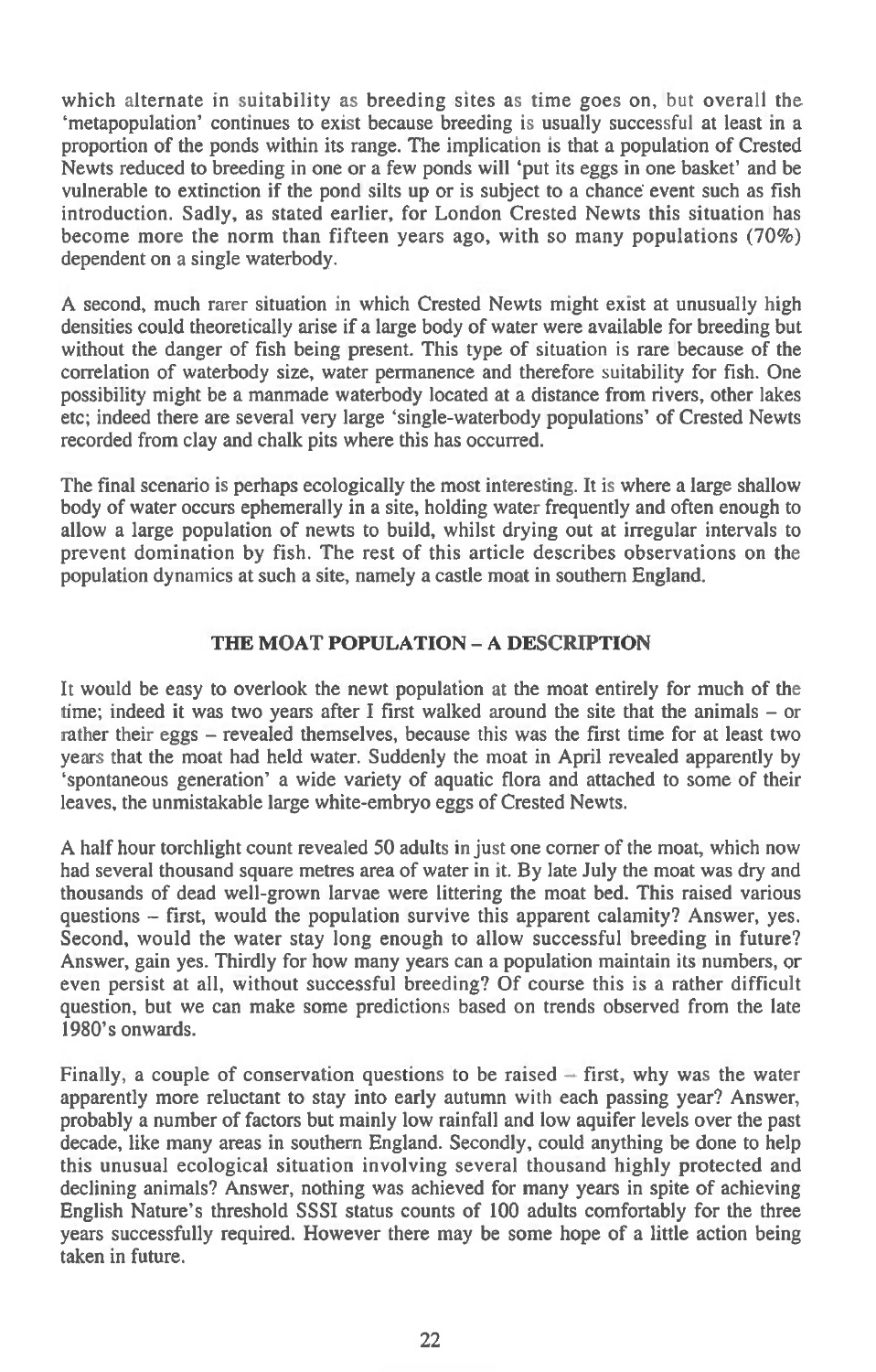It could be argued that amphibian populations are naturally prone to large fluctuations and that if it is `natural' for the moat population to wane after its waxing then we should allow it to happen. However Crested Newts are not as well adapted to this boom and bust cycling as Natterjack Toads for example, which are much more specialist at living life on the edge. Natterjacks share the ability to achieve fairly low mortality with Crested Newts and most other amphibians, but they lay more eggs and crucially their tadpoles are genetically programmed to develop at one of the fastest rates of any European amphibian, in complete contrast to the Crested Newt. As a result they may lose a year's breeding effort in a very dry year, but are able to exploit temporary pools in dunes and heaths etc. far better than Crested Newts. The odd season with no success is fine for the newts, but a sequence of 'blanks' will affect the population seriously.

I have only been able to trace two other examples of such `single waterbody' Crested Newt populations. One is a current site in a pasture in Yorkshire where there is only a gentle dip to indicate that water may sometimes accumulate in part of the field, yet when it does, about a thousand newts appear from nowhere (the field is well grazed) and breed (T. Gent, pers comm). The other reference is from a seasonal dune slack near Cardiff in the 1920's (D. Frazer), where water apparently was present only during October to April, yet it was estimated to contain a thousand Crested Newts and tens of thousands of smaller Smooth Newts. The lack of water prevented fish colonising, yet it was supposedly present at the very time of year when newts do not breed! Perhaps the newts had shifted their breeding to autumn/winter in this mild part of Britain; more likely there was water present into late summer in a few years, often enough to allow the newt population to persist at high numbers but rarely enough to escape human attention.

## **RECORDS AT THE MOAT**

After the 1990 season, I began to record several kinds of data at the moat:

(1) The number of adults counted breeding in the moat in those years when it held water, under standard methodology to allow a rough cross comparison from year to year. ' Additional to providing purely scientific data, peak counts can be used as a guideline to judging whether a population reaches the criteria to be designated with SSSI (Site of Special Scientific Interest) status. The accepted 'score' was taken to be three years of counts successively with a minimum of 100 adults in the waterbody.

(2) The years in which water was present in the moat and, for those years, when it dried out.

(3) The estimated `breeding success' of the population. Without quantitative methods, this can only be a relative measure, hence it was defined arbitrarily as `100%' if the water was present throughout the year when most of the larvae would achieve metamorphosis, ie until the end of October, and '0%' for years in which the water dried up before the end of July, with a gradually ascending 'success' value in the intervening months.

The methodology for the breeding census was to use a standard series of walked transects along several areas of bankside using the 2m width of the torchbeam to give the transect width. All meteorological parameters were kept as constant as possible, with counts taking place in late evening during early to mid May. Since the moat is managed in winter and excess vegetation removed, the ease of surveying remained unchanged and the water was clear and not choked with aquatic plants. Thus I think it is fair to say that variables which could have affected surveying were controlled as fully as possible.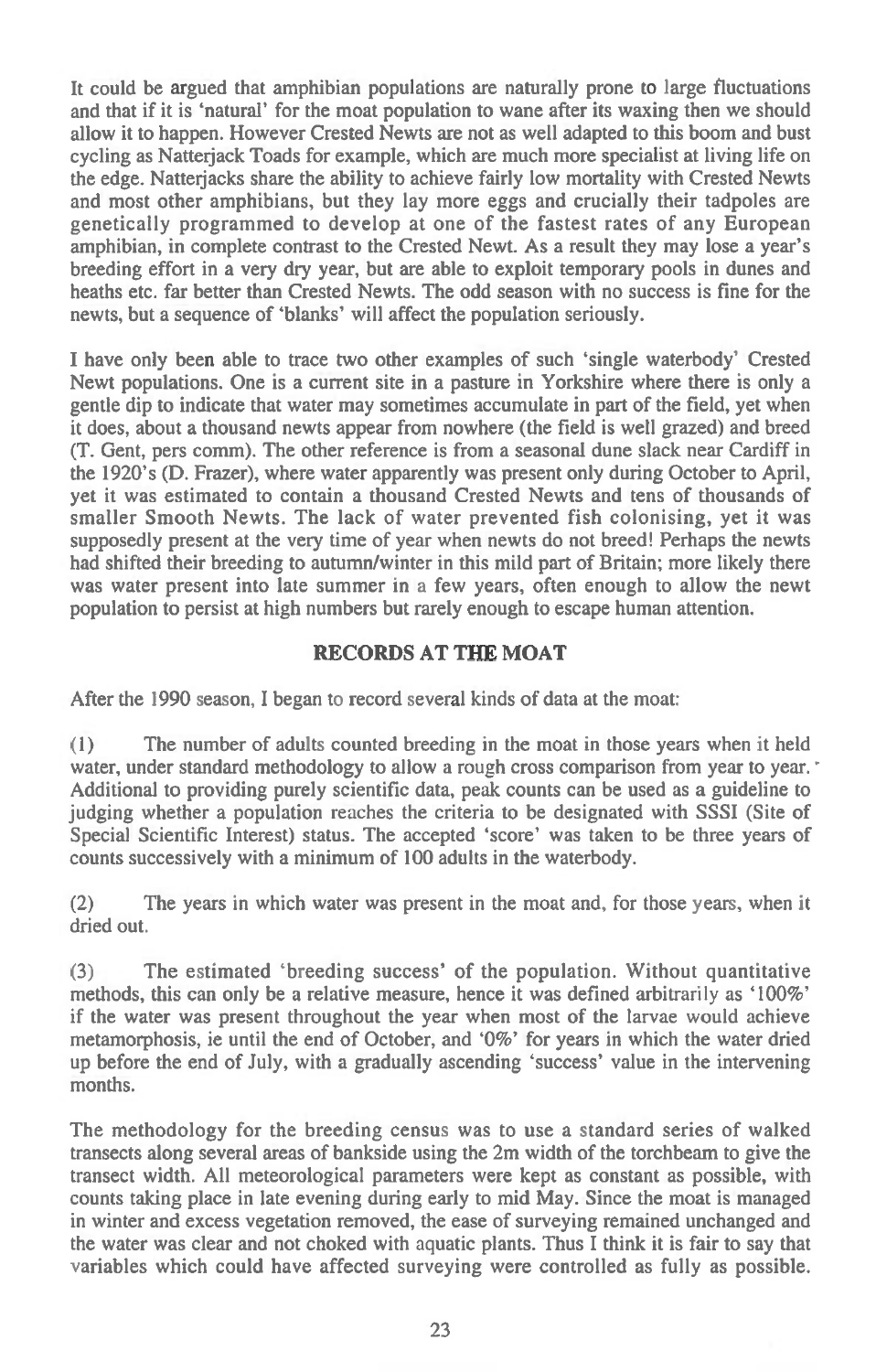Overall, due to the steepness of banks in many places and the large perimeter available for surveying, less than 10% of the moat banksides were surveyed, with the transects being taken from several regions to provide a representative selection of the aquatic habitat of the moat.

## **Table of results**

| Year | Number of adults counted | <b>Estimated breeding success</b> |
|------|--------------------------|-----------------------------------|
| 1989 |                          | $0\%$                             |
| 1990 | 50 (partial census only) | 5%                                |
| 991  |                          | $0\%$                             |
| 1992 |                          | $0\%$                             |
| 1993 | 263                      | 100%                              |
| 1994 | 190                      | 100%                              |
| 1995 | 259                      | 5%                                |
| 1996 |                          | $0\%$                             |
| 997  |                          | $0\%$                             |

## **Crested Newt census and estimated breeding success results, 1989-1997** inclusive

# **DISCUSSION OF RESULTS**

From the tables above the following conclusions can be drawn:

(1) In the 9 years surveying, the moat has contained water in the spring in only 4 years, ie. less than 50% of the time.

(2) In only 2 of these years, ie. 1993 and 1994 has breeding been very successful, ie. less than 25% of the time.

(3) However, in two other years, 1990 and 1995, if water had remained for only another month or two, very successful years would also have resulted. This shows that there would have been considerable value in an artificial 'top up' of water **only in cases where water is present in spring** as a valuable management scheme.

(4) It was possible to undertake a census in the three consecutive years 1993, 1994 and 1995. The total number of adults counted each time was 263, 190 and 259 respectively, clearly exceeding the SSSI criteria described earlier. It was fortunate that there were three consecutive years allowing the counts, since irregular water is precisely the characteristic of this population, illustrating the inflexible and poorly thought-out original Crested Newt SSSI criteria. English Nature is now trying to adopt different and more flexible approaches than the one given above, and this is to be encouraged.

(5) The numbers given above resulted in an estimate of the total adult population at the site being made of between two and three thousand adults in 1995 by professional herpetologists Dr Tony Gent and Dr Richard Griffiths, making this the largest population in the county and probably the largest single-waterbody population in the country, at least in 1995.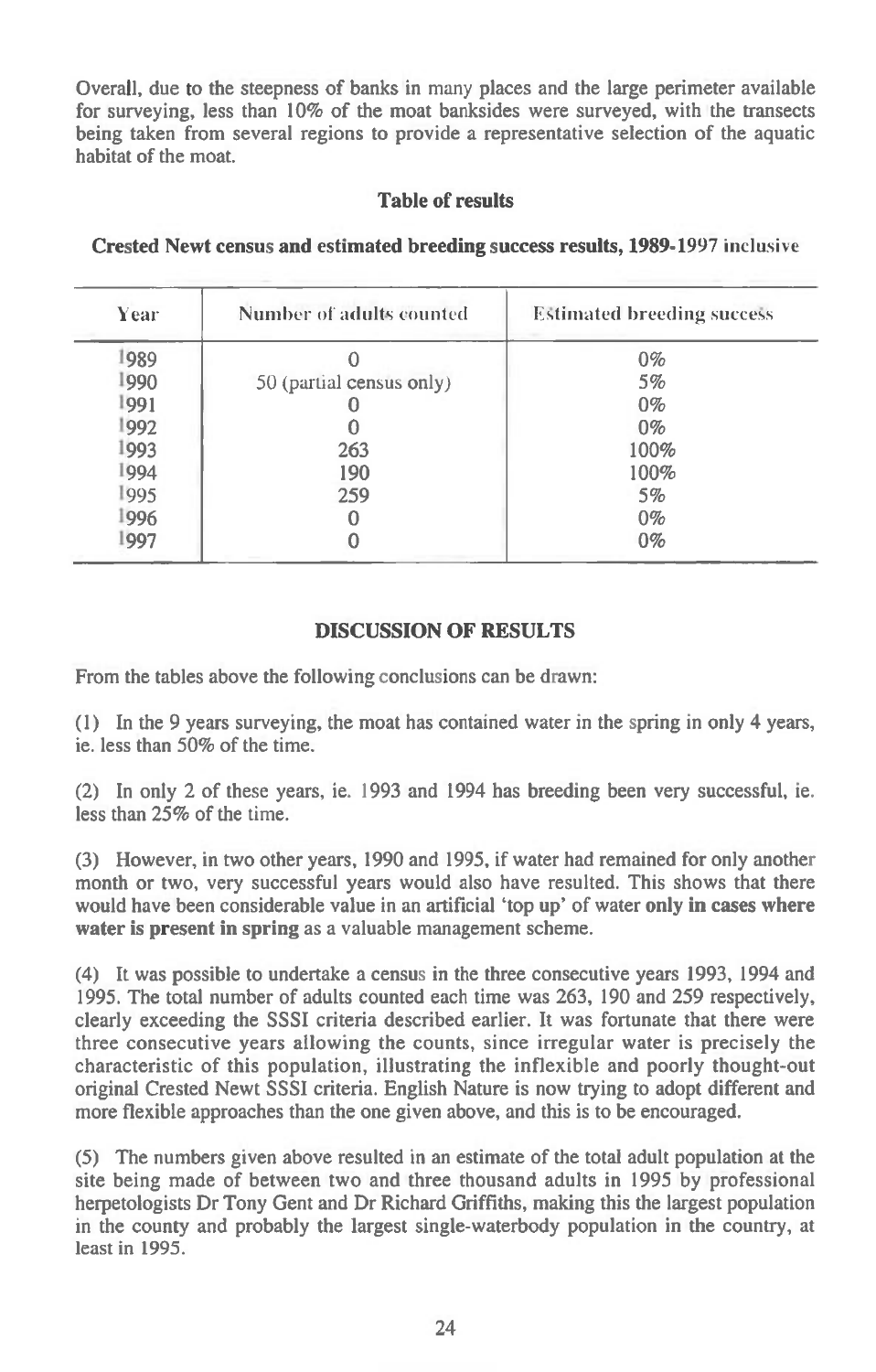#### **OBSERVATIONS ON THE STRUCTURE OF THE POPULATION, 1993-1995**

At first sight, it looks as if the newts are well buffered from breeding failure judging by the counts in these three years. The numbers are fairly similar, at 263, 190 and 259. At the start of this article I asked if there was evidence that Crested Newts could weather several poor years of breeding by virtue of their adult longevity and survivorship. The data appear to support this point of view, since the adult count remains high and even increases in the last of the three years.

However, the data are somewhat misleading. In fact the population fell fairly rapidly from 1993 to 1994, from 263 to 190 represents an annual adult mortality (or loss from the moat breeding population at least) of 30%, if we accept that survey variables were well controlled between the two years.

In 1995 the figure indeed rises by almost 30% from 1994, but to see what is happening it is necessary to look at the size of adults in 1995 and also their sex....

During the first census of 1993 the majority of newts were in a large size class, with a visual estimate of between 140 and 150mm total length of most adults. In 1995 the absolute number was only four fewer than in '93 but there had been a shift from large and older animals to small younger individuals of about 100 to 120mm. That these represented newly mature animals was confirmed by the male-biased sex ratio of 4 to 1 rather than 1 to 1 two years previously, as males seem to mature a year sooner than most females.

The key conclusion is that a population which from raw data alone seemed very stable when examined closely revealed itself to have changed rather dramatically over two years — relatively few adults from 1993 appeared to survive to breed in 1995, although this was offset by successful breeding in '93 producing large numbers of newly mature animals, mostly males, in 1995. Further evidence for the changing nature of the population is obtained by looking at the 1994 census, when the numbers although high had been reduced to 190, a decrease of 30% on the previous year. Because there was no successful breeding in 1992, this mortality was not offset by recruitment and so we can see the real vulnerability of the population.

All of this is of more than academic importance  $-$  it has an important message for Crested Newt conservation. What may appear to be a stable population is likely to require successful breeding at least every few years if the population is not to dwindle. A few elderly individuals will survive over a decade as with most amphibians, but these will be vulnerable to chance extinction. Furthermore, the old SSSI criterion of three years successive counts over 100 takes no account of the likely fluctuations in many newt populations, and might lead to a site not being included because of this. In fact in spite of actually obtaining the high counts required for SSSI status, the bureaucracy of the system prevented English Nature from designating the site anyway, so the effort was wasted from a conservation perspective. It would still be worthwhile trying to implement the 'top up'regime mentioned earlier, ie. to ensure that some water remains during the years when breeding is possible in the spring by adding water artificially to the moat to try and maintain the possibly uniquely high numbers of animals using a single waterbody. At the time of writing this article, in December 1997, the moat has been dry throughout the year, but recent heavy rain might perhaps permit another successful season next year. I hope so, because without it the moat population will dwindle to a handful of individuals early in the next millennium and we shall be ecologically poorer as a result.